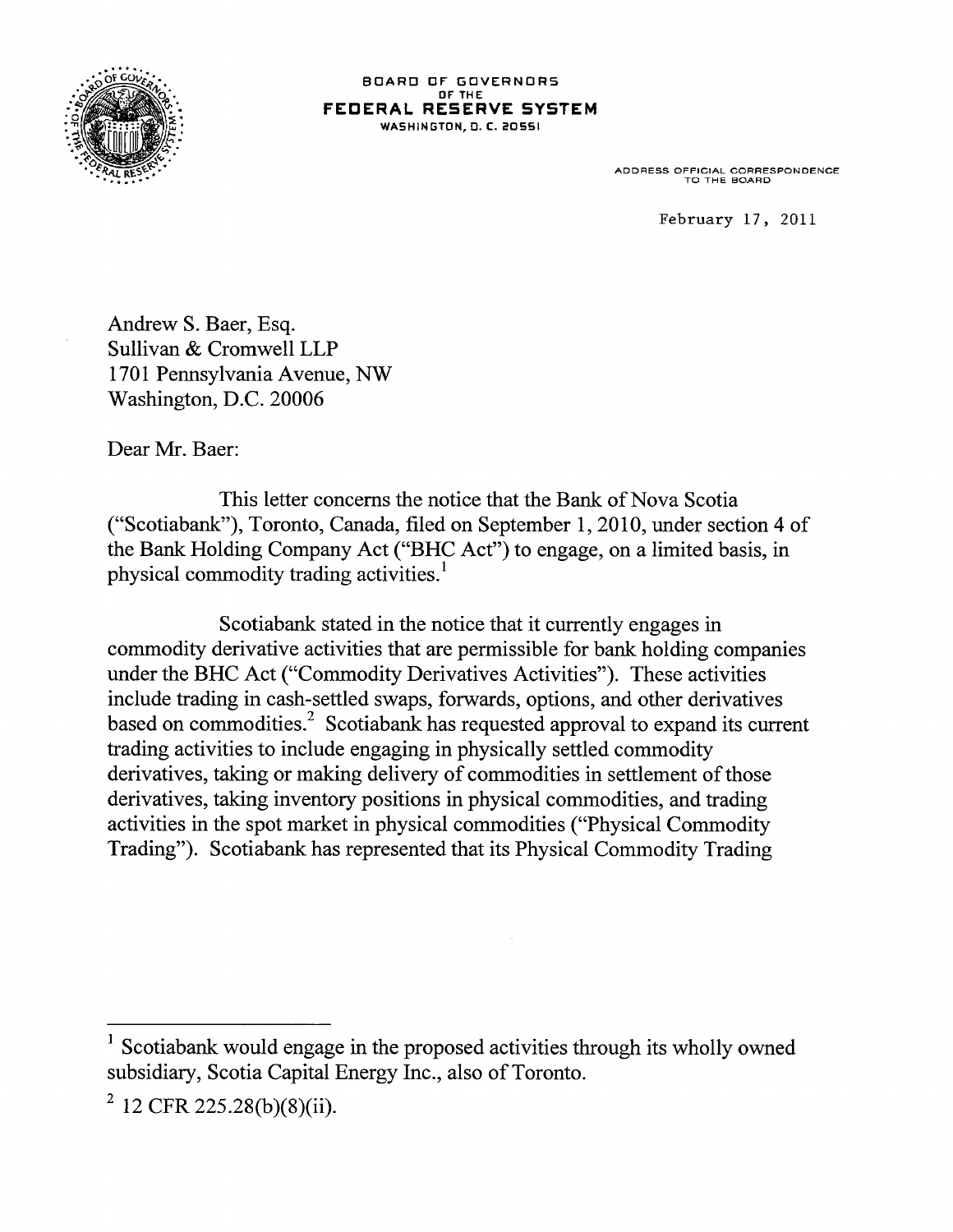will encompass a variety of commodities, including natural gas, crude oil, and emissions allowances.<sup>3</sup>

The Board has previously determined pursuant to Regulation Y that taking and making delivery of a physical commodity complements the financial activity of engaging regularly as principal in Commodity Derivatives Activities based on that commodity.<sup>4</sup> The Board has delegated to the Director of the Division of Banking Supervision and Regulation ("Director"), with the concurrence of the General Counsel, authority to approve requests by financial holding companies to engage in Physical Commodity Trading as an activity that is complementary to Commodity Derivatives Activities, if the proposal meets the conditions imposed by the Board when it has approved previous requests to engage in Physical Commodity Trading and if it does not raise significant legal, policy, or supervisory issues.<sup>5</sup>

5 Scotiabank has indicated that the transactions in which it intends to engage after approval of this notice include, among other things, volumetric production payment transactions ("VPPs") on oil and natural gas. VPPs are considered permissible credit transactions under 12 CFR 225.28(b)(1) if a bank holding company immediately sells any commodities it receives under the VPP to third parties. See Letter from Scott G. Alvarez, Esq., to Elizabeth T. Davy, Esq., dated May 15, 2006, regarding UBS AG. Scotiabank would rely on approval of this notice to permit it to retain ownership of commodities delivered to it under a VPP. The market value of any such commodities retained by Scotiabank would be included in the 5 percent of tier 1 capital limit on the value of its physical commodity inventory to which Scotiabank has committed in connection with this notice, as detailed in the appendix to this letter.

 $3$  For purposes of this letter, an "emission allowance" is an intangible right to emit certain pollutants during a given year or any year thereafter that is granted by the U.S. Environmental Protection Agency or comparable foreign regulatory authority to an entity, such as a power plant or other industrial concern, affected by environmental regulation aimed at reducing emission of pollutants.

<sup>&</sup>lt;sup>4</sup> Royal Bank of Scotland Group plc, 94 Federal Reserve Bulletin C45 (2008); Société Générale, 92 Federal Reserve Bulletin C113 (2006); Deutsche Bank AG, 91 Federal Reserve Bulletin C54 (2005); JPMorgan Chase & Co., 91 Federal Reserve Bulletin C57 (2005); Barclays Bank PLC, 90 Federal Reserve Bulletin 511 (2004); UBS AG, 90 Federal Reserve Bulletin 215 (2004); and Citigroup Inc.. 89 Federal Reserve Bulletin 508 (2003).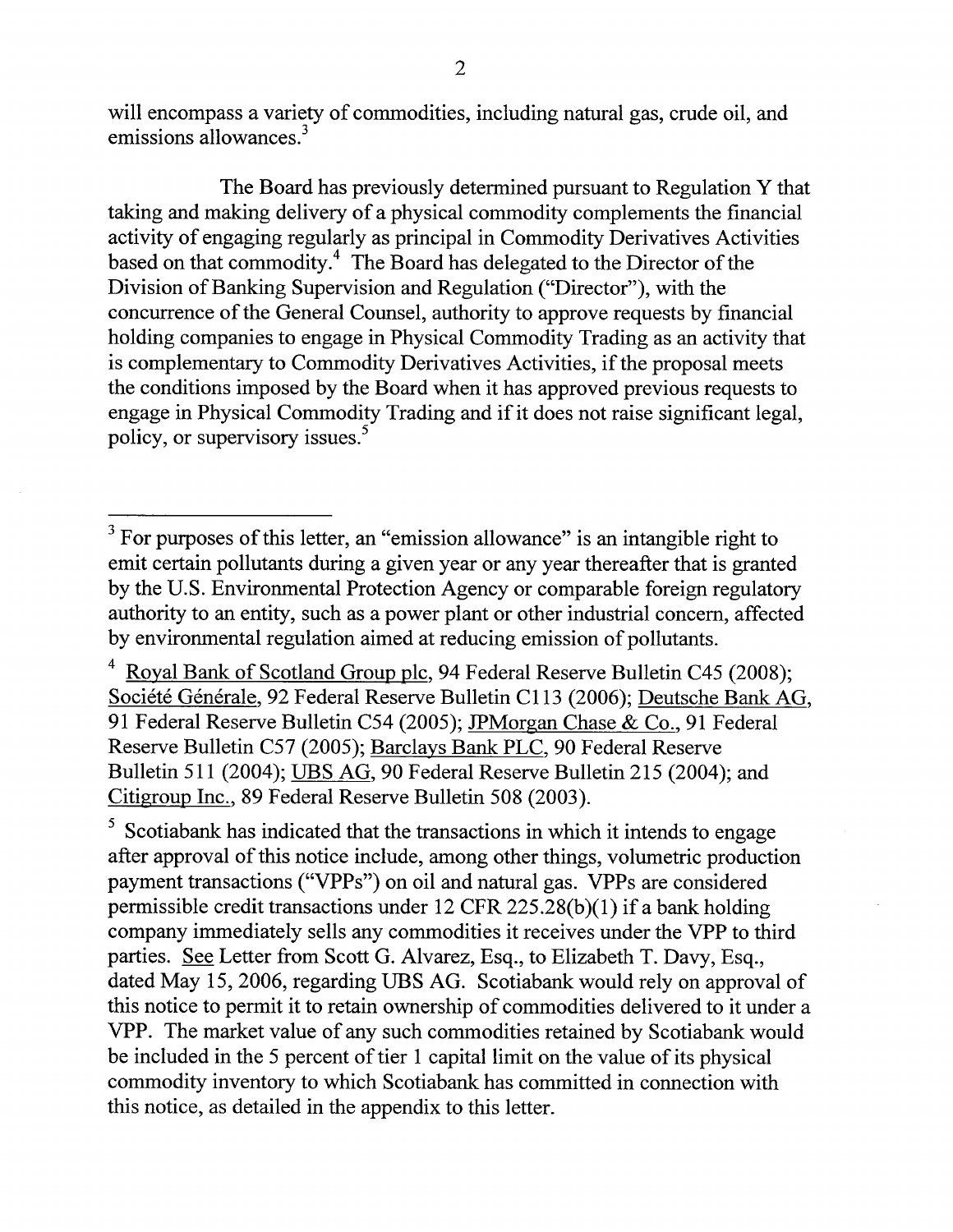In evaluating the risks posed by the proposal, the Director and the General Counsel have considered that Scotiabank already incurs the price risk of commodities through its Commodity Derivatives Activities. Permitting Scotiabank to engage in the limited amount and types of Physical Commodity Trading described above, within the limits described in the appendix, would not appear to increase significantly its potential exposure to commodity price risk. To minimize the potential for increased risks associated with Physical Commodity Trading (including, but not limited to, storage, transportation, legal, and environmental risks), Scotiabank has committed to the Board that it will not (i) own, operate, or invest in facilities for the extraction, transportation, storage, or distribution of commodities; or (ii) process, refine, store, or otherwise alter a physical commodity itself. Scotiabank has further committed to the Board that it will limit the aggregate market value of physical commodities that it and any of its subsidiaries hold at any one time to 5 percent of Scotiabank's tier 1 capital.<sup>6</sup> Scotiabank also has established and maintained policies and systems for monitoring and controlling the risks associated with Physical Commodity Trading. Going forward, Scotiabank is expected to continue to maintain effective risk-management policies and systems pertaining to its Physical Commodity Trading. Approval of the proposal would likely benefit Scotiabank's customers by enhancing the bank's ability to provide efficiently a full range of commodity-related services and improving its understanding of the commodity markets.

Based on all the facts of the record, including the commitments made to the Board in connection with the notice and the conditions imposed by the Board in previous cases, the Director, with the concurrence of the General Counsel, has determined that the proposed activities for Physical Commodity Trading are complementary to the Commodities Derivatives Activities conducted by Scotiabank; that the proposal would not appear to pose a substantial risk to Scotiabank, depository institutions operated by Scotiabank, or the financial system generally; and that the proposal can reasonably be expected to produce benefits to the public that outweigh any potential adverse effects.

In making these determinations, the Director and the General Counsel have relied on all the information, representations, and commitments that Scotiabank provided to the Board in connection with the notice and, in particular, the commitments set forth in the appendix and the conditions contained in the previous decisions noted above regarding these activities. These commitments and conditions are critical to the determination that Physical

<sup>6</sup> See the appendix for a list of Scotiabank's commitments.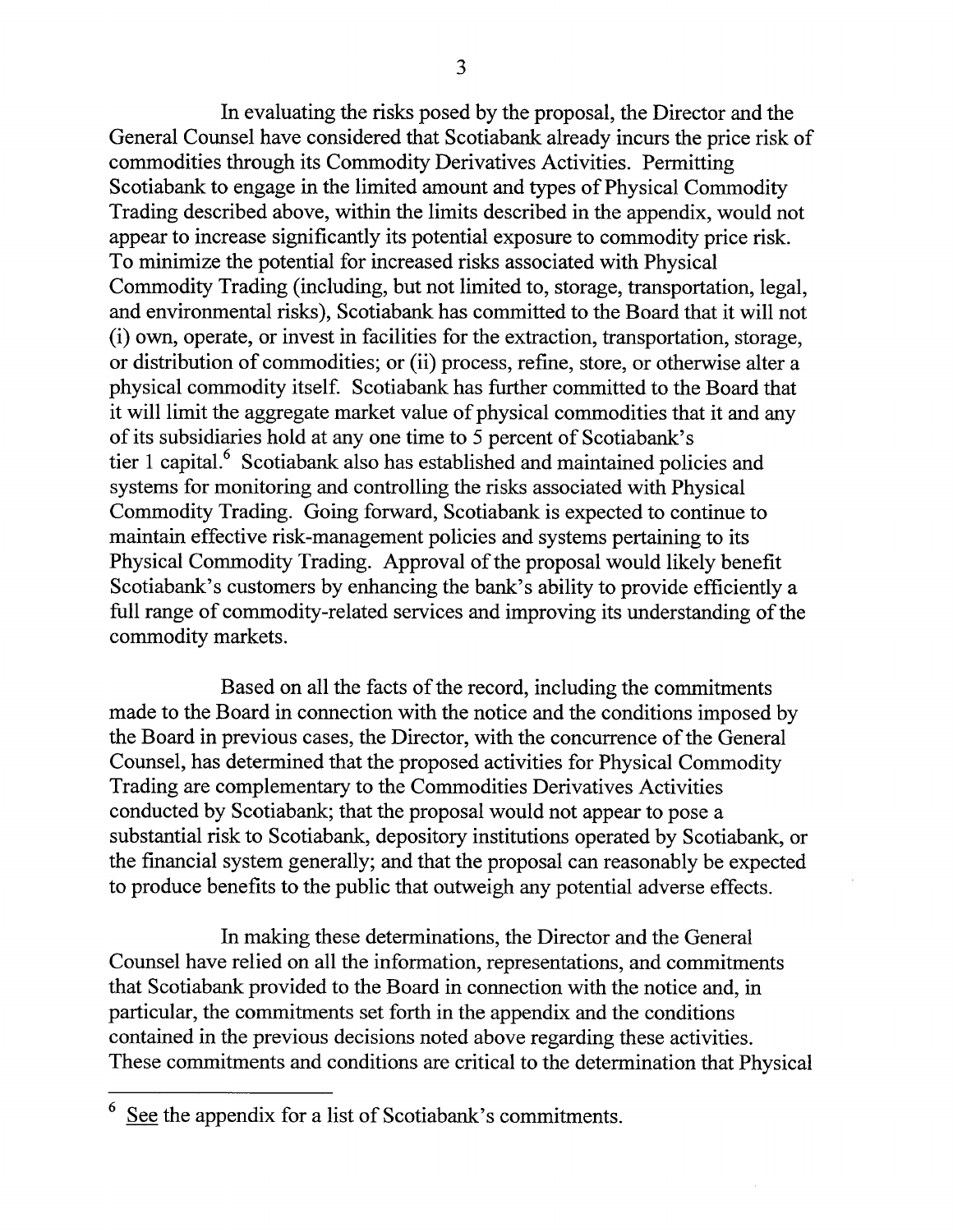Commodity Trading would not pose a substantial risk to the safety and soundness of Scotiabank, other financial institutions, or the financial system generally. These commitments and conditions are deemed to be conditions imposed in writing in connection with this action and, as such, may be enforced in proceedings under applicable law.

This determination is also subject to all the conditions set forth in Regulation Y, including those in section  $225.7$ , to the conditions contained in the Board's previous decisions regarding these activities, and to the Board's authority to require modification or termination of the activities of a bank holding company or any of its subsidiaries as the Board finds necessary to ensure compliance with, or to prevent evasion of, the provisions and purposes of the BHC Act and the Board's regulations and orders issued thereunder.

Sincerely yours,

Rettel. Friem

Robert deV. Frierson Deputy Secretary of the Board

Appendix

cc: Ivan J. Hurwitz, Vice President Federal Reserve Bank of New York

 $^7$  12 CFR 225.7.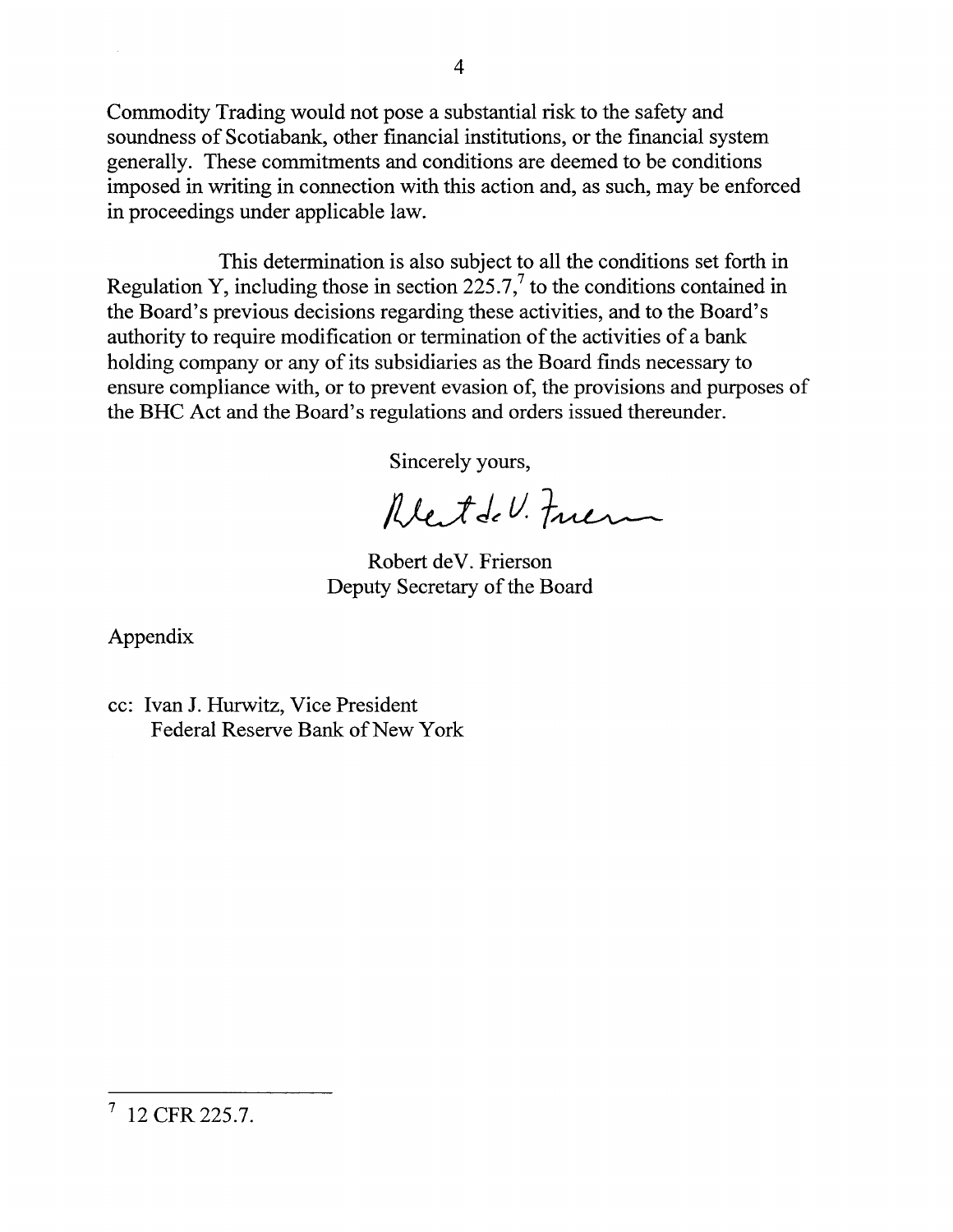# Appendix

## Commitments by Scotiabank

### General

1. Scotiabank will conduct its Physical Commodity Trading exclusively pursuant to the authority of section 4 of the BHC Act and in accordance with the limitations that the Board has placed on the conduct of such activities, and will not conduct such activities in the United States in reliance on section  $2(h)(2)$  of the BHC Act or section  $211.23(f)(5)$  of the Board's Regulation K.

## Physical Commodity Trading Activities

- 2. Scotiabank will limit the aggregate market value of physical commodities that it holds at any one time as a result of Physical Commodity Trading to 5 percent of its tier 1 capital. Scotiabank will include in this 5 percent limit the market value of any physical commodities it holds as a result of a failure of reasonable efforts to avoid taking delivery in commodities transactions conducted pursuant to section 225.28(b)(8)(ii)(B) of Regulation Y. In addition, Scotiabank agrees to notify the Federal Reserve Bank of New York if the aggregate market value of commodities held under this approval exceeds 4 percent of Scotiabank's tier 1 capital.
- 3. Scotiabank will take and make physical delivery only of physical commodities (i) for which derivative contracts have been authorized for trading on a U.S. futures exchange by the Commodity Futures Trading Commission, (ii) as to which the Board has specifically determined that all financial holding companies with Physical Commodity Trading authority may take or make physical delivery, or (iii) as to which the Board has specifically authorized Scotiabank to take and make physical delivery (collectively, "Approved Commodities").
- 4. Scotiabank will not use this authority to own, invest in, or operate facilities for the extraction, transportation, storage, or distribution of commodities but will only use storage and transportation facilities owned and operated by third parties. Scotiabank will enter into service agreements only with reputable independent third-party facilities.